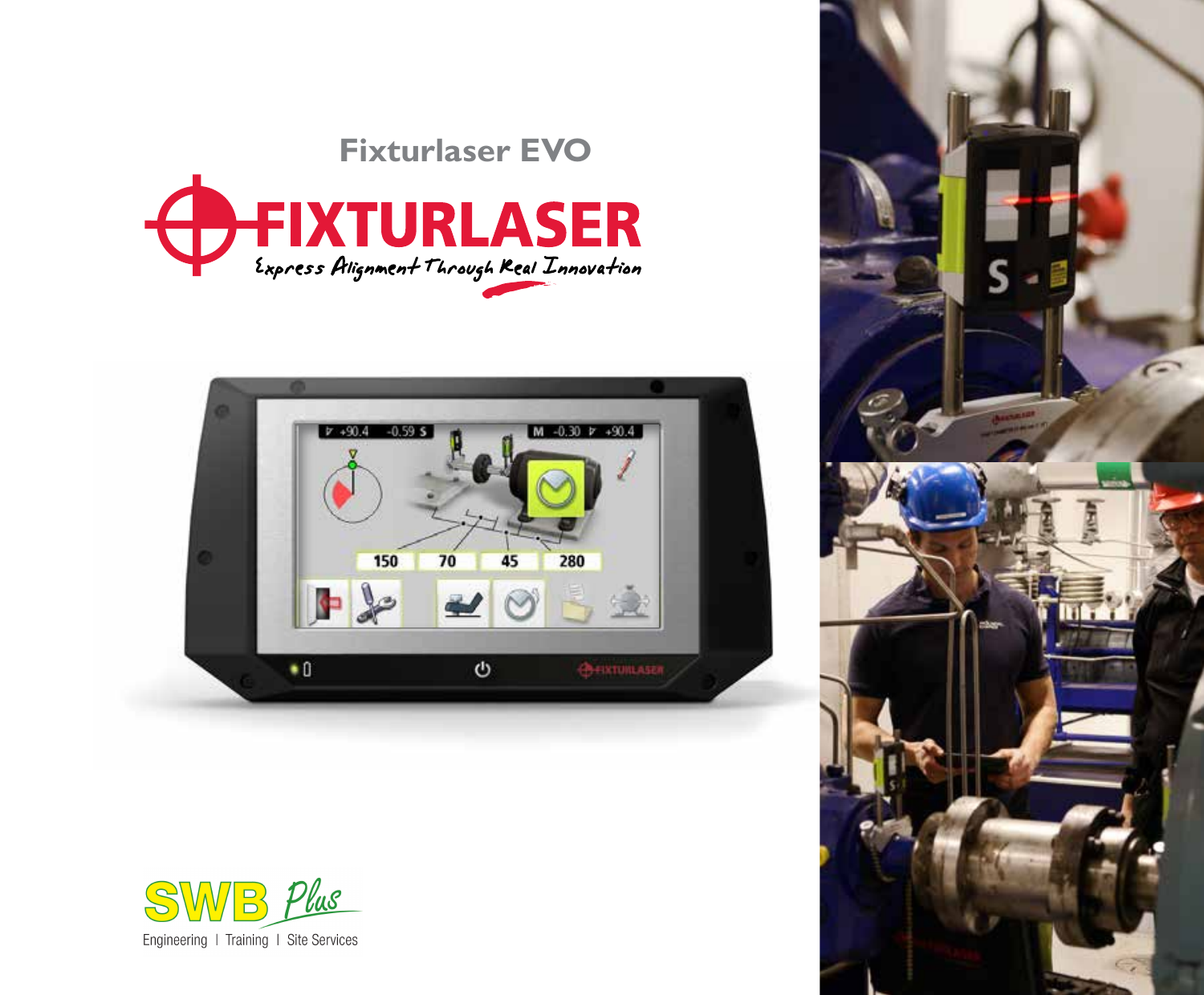## **Welcome to our world.**

Since the very beginning in 1984, ELOS Fixturlaser has helped industries throughout the world to achieve more profitable and sustainable production. We have reached where we are today by having the courage to think beyond the norm and follow slightly unconventional paths. We have had the courage to make mistakes and find new directions. Through our resolve, ambition and knowledge we have become a global player and a leader in innovative, user-friendly shaft alignment.

*"Everything should be made as simple as possible, but not simpler." Albert Einstein*

## **Fixturlaser EVO**

## **Simplicity in Your Hands**

The new laser based shaft alignment tool, Fixturlaser EVO, is all about evolved simplicity.

It is a product without the frills and the bling bling. It stays true to our core values: simplicity, user friendliness and innovative techniques.

The Fixturlaser EVO offers a compact display unit with a 5" color touch screen. It is slim and balanced, allowing you to hold it in one hand, leaving your other hand free to touch the screen icons and rotate the shafts.

It has a clean and color coded graphic user interface that helps the maintenance professional throughout the measurement and alignment process without any hassles and stress.

The Fixturlaser EVO comes with an extensive shaft alignment package, including the Feetlock function that is useful in base/bolt-bound machine situations.

### **An All Digital Tool**

Fixturlaser was the first to use the digital CCD technology in sensors of this kind and, hence, the first to deliver a digital shaft alignment system to the market.

With a 30 mm CCD detector, you are able to obtain unparalleled repeatability together with outstanding precision alignment, regardless of ambient light and measurement environment. The benefit over the older analog PSD technology is unmatched with regards to the capability of filtering and refining the measurement data.

Another benefit is the size of the sensors that are very compact, only 33 mm thick, and therefore easy to fit into even the tightest spaces.





#### **ALIGNMENT INTELLIGENCE**

- � 2nd Generation Digital Sensor
- � All Digital System
- � Unparalleled Signal Control



#### **TRUE POSITION SENSING**

- � Live Values during Adjustment
- � VertiZontal Moves = Measure Once, Move in Two Directions
- � Both Shaft Positions Monitored Simultaneously



#### **GRAPHIC WORK FLOW**

- � Icon Based Adaptive User Interface
- � Color Touch Screen
- � Screen Flip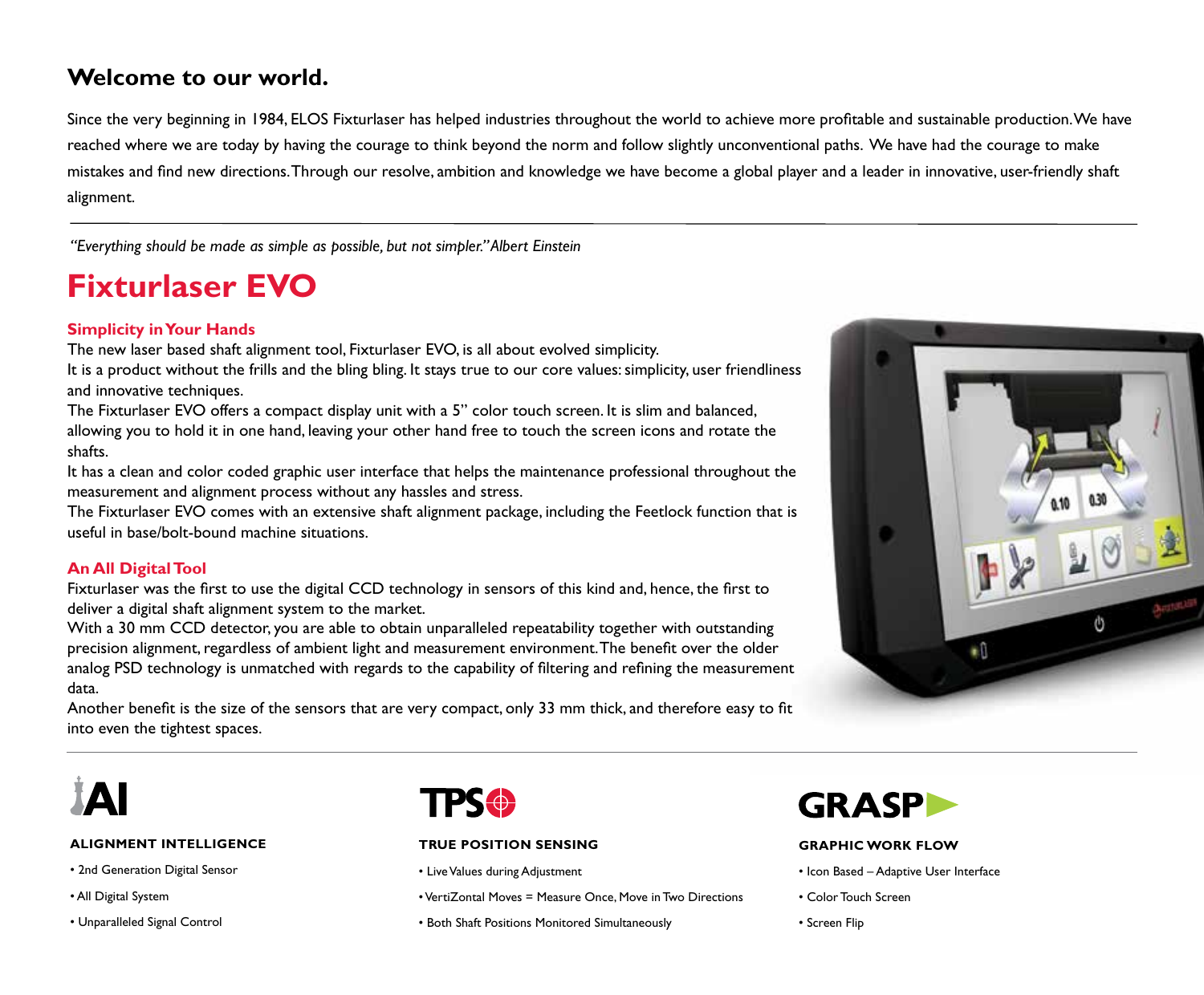## **Adaptive User Interface with the VertiZontal Moves**

Fixturlaser has developed an adaptive user interface, i.e. a user interface that actually tells you what to do based on your measurement results. With the VertiZontal Moves feature, we have brought to you one of the most innovative and time saving features in the shaft alignment world.

The adaptive user interface shows how much a misaligned machine requires to be adjusted by adding or removing shims at the machine's feet. When proceeding with the measurement, you no longer need to remeasure in between the vertical and the horizontal adjustment during the adjustment process.

The following horizontal adjustment is promptly carried out with real values displayed.





Enter Dimensions **Evaluate Results** Select Tolerance **Select Tolerance** Measure **Measure** Evaluate Results



Correcting Vertically Correcting Horizontally Re-measure Documentation



2500人の小人 5

 $+0.16$  $-0.23$ 









## **Pick Your View with the Screen Flip**

Confusing when the display screen does not show the machine from the same angle as yours? No problem, we have a solution for that as well – the Screen Flip. It enables you to see the machine set-up from the actual view that you have of the machine.

 $-0.04 - 0.42$